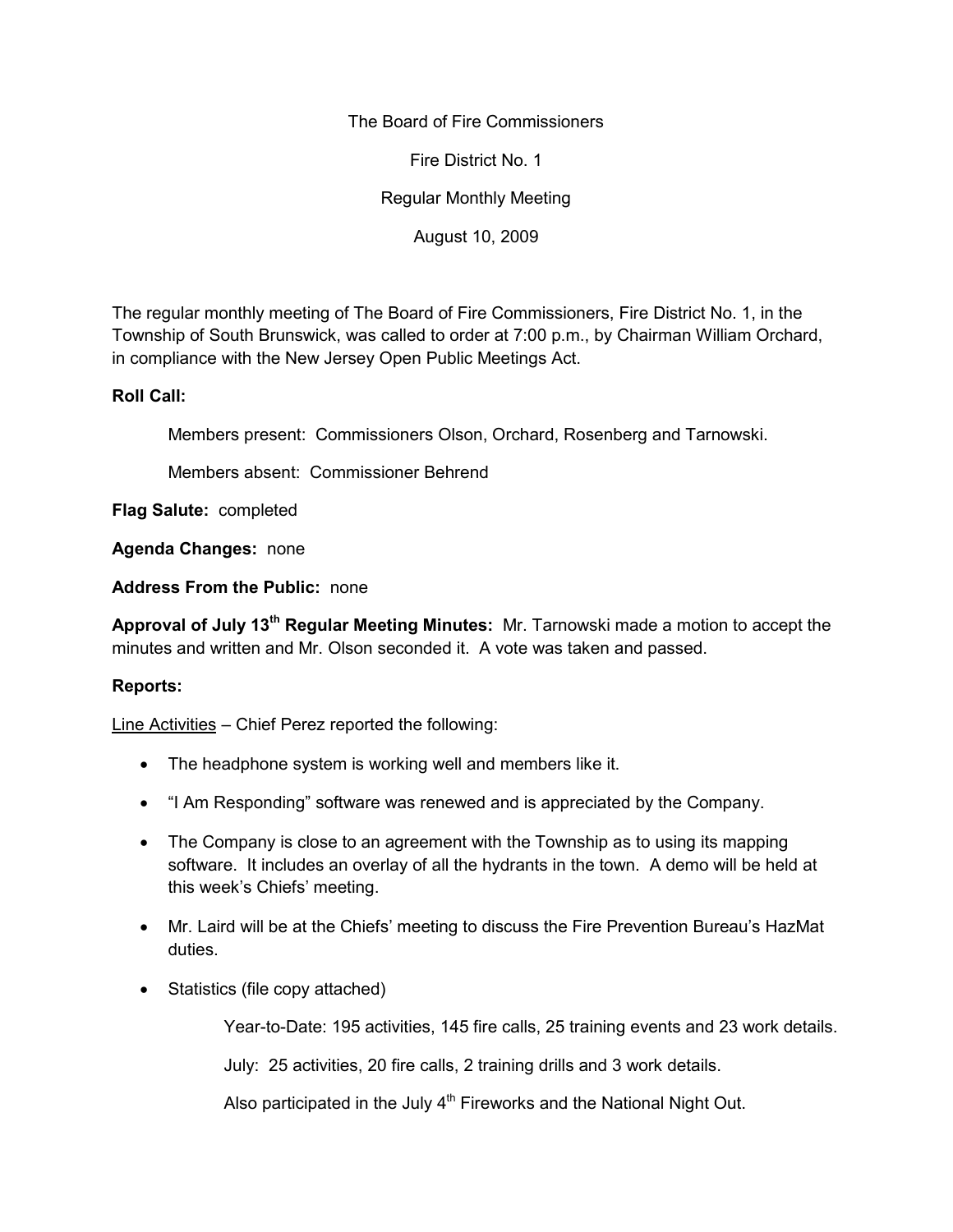President – It was reported that one member had surgery and is doing well. Also, a number of juniors have joined the Fire Company.

Treasurer – Mr. Rosenberg presented the Report (file copy attached). He noted that Auditing Services are slightly over budget. In addition, Legal Services and Legal Advertising are getting close to budget.

Secretary - nothing to report.

Fire Coordinator – Mr. Corris distributed his report (file copy attached). He suggested that the Expedition be given to the Township, either for parts (they already have three) or they could repair it He noted it would be a cost benefit to the District, as no more money would need to be spent to get rid of it. The Board discussed this issue and decided it would be a good idea. The Township has already indicated their willingness to accept the vehicle. A Hold Harmless Letter will need to be done. Mr. Orchard will direct Mr. Braslow to prepare the letter

Mr. Corris also reported that Truck 227 has rust on the driver's side door, which needs to be repaired, since it is not scheduled for replacement at this time. Two estimates were obtained:

- 1. A "door skin" could be done for \$1,062.78 or,
- 2. The rust coulded be grinded, the area prepped, painted and sealed for \$661.

This will be discussed at next month's meeting.

Chairman – Mr. Orchard had nothing to report.

#### Standing Committee Reports –

*Fire Company Liaison –* no report.

*Rescue Squad Liaison –* no report.

*Public Relations –* Work must begin on the Fall/Winter Newsletter. Topics to be included will be Fire Prevention Week, the Open House and Santacade. Mr. Corris will contact Wolfcat Productions about this.

*State Association –* The next meeting will be in September at the Wildwood Convention.

*Joint Board –* The next meeting is August 19<sup>th</sup>.

*Insurance –* There will be one more insurance vendor presentation at next month's meeting.

*Station 23 –* nothing to discuss.